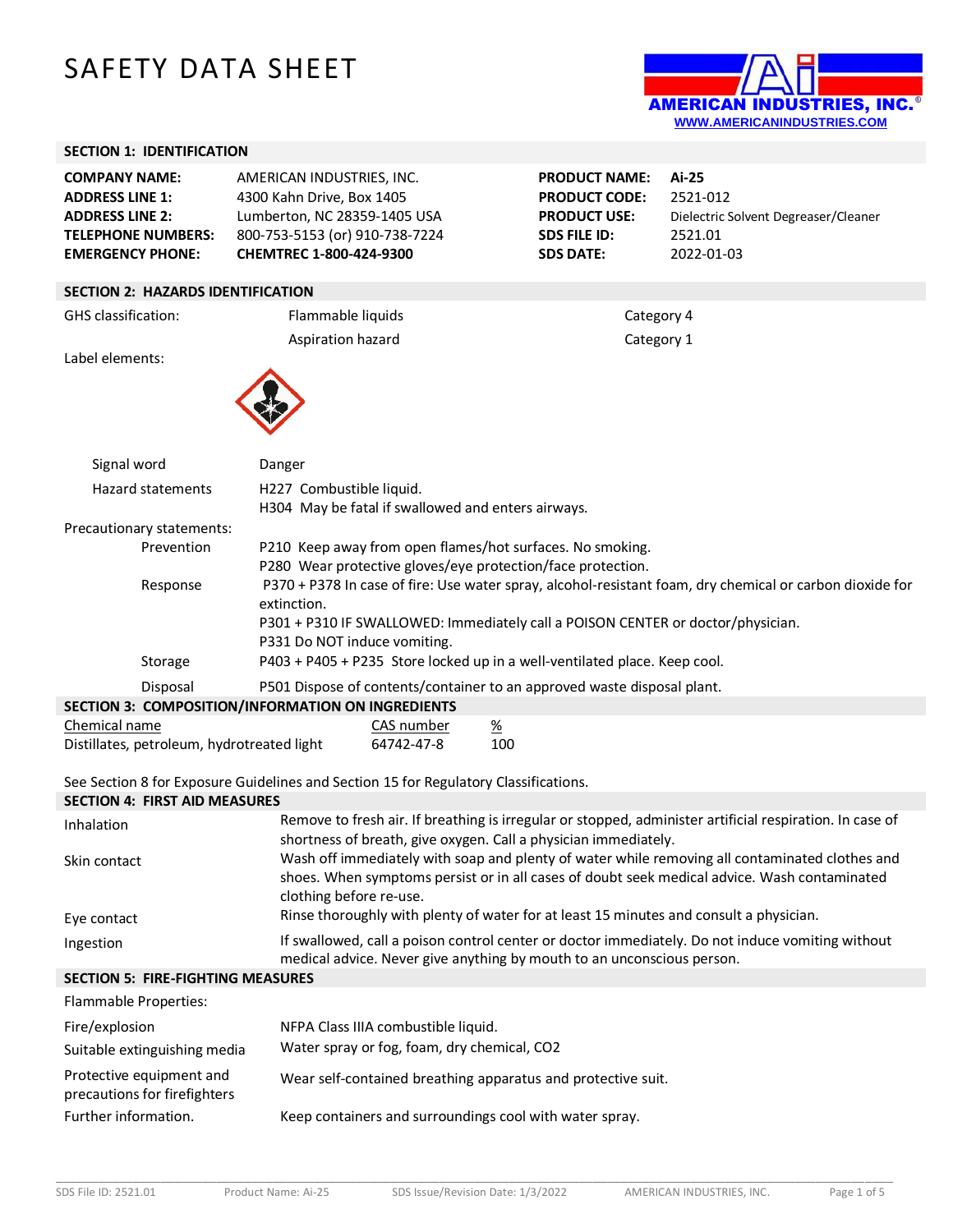| <b>SECTION 6: ACCIDENTAL RELEASE MEASURES</b>                                                                                                                                                                                                                                                                                                   |                                                                                                                                                                                                                                                                                                                                                                                                                                                           |
|-------------------------------------------------------------------------------------------------------------------------------------------------------------------------------------------------------------------------------------------------------------------------------------------------------------------------------------------------|-----------------------------------------------------------------------------------------------------------------------------------------------------------------------------------------------------------------------------------------------------------------------------------------------------------------------------------------------------------------------------------------------------------------------------------------------------------|
| Methods and materials for<br>containment and cleaning up                                                                                                                                                                                                                                                                                        | Contain spillage, and then collect with non-combustible absorbent material, (e.g. sand, earth,<br>diatomaceous earth, vermiculite) and place in container for disposal according to local / national<br>regulations (see section 13).                                                                                                                                                                                                                     |
| <b>SECTION 7: HANDLING AND STORAGE</b>                                                                                                                                                                                                                                                                                                          |                                                                                                                                                                                                                                                                                                                                                                                                                                                           |
| Precautions for safe handling                                                                                                                                                                                                                                                                                                                   | Ensure all equipment is electrically grounded before beginning transfer operations.                                                                                                                                                                                                                                                                                                                                                                       |
| Storage/Transport temperature                                                                                                                                                                                                                                                                                                                   | Ambient                                                                                                                                                                                                                                                                                                                                                                                                                                                   |
| Storage/Transport Pressure                                                                                                                                                                                                                                                                                                                      | Ambient                                                                                                                                                                                                                                                                                                                                                                                                                                                   |
| Load/Unload Temperature                                                                                                                                                                                                                                                                                                                         | Ambient                                                                                                                                                                                                                                                                                                                                                                                                                                                   |
| SECTION 8: EXPOSURE CONTROLS/PERSONAL PROTECTION                                                                                                                                                                                                                                                                                                |                                                                                                                                                                                                                                                                                                                                                                                                                                                           |
| <b>Engineering Controls:</b>                                                                                                                                                                                                                                                                                                                    | Air contaminant levels should be controlled below the PEL or TLV for this product (see<br>exposure guidelines).                                                                                                                                                                                                                                                                                                                                           |
| Personal Protective Equipment:                                                                                                                                                                                                                                                                                                                  |                                                                                                                                                                                                                                                                                                                                                                                                                                                           |
| Eye/face Protection<br>Skin Protection<br>Inhalation P{rotection                                                                                                                                                                                                                                                                                | Wear as appropriate: Goggles, Face-shield.<br>Wear suitable protective clothing, gloves and eye/face protection.<br>Respiratory protection is normally not required except in emergencies or when conditions<br>cause excessive airborne levels of mists or vapors. Use NIOSH approved respiratory<br>protection.                                                                                                                                         |
| Exposure guidelines:                                                                                                                                                                                                                                                                                                                            | Contains no substances with occupational exposure limit values.                                                                                                                                                                                                                                                                                                                                                                                           |
| <b>SECTION 9: PHYSICAL AND CHEMICAL PROPERTIES</b>                                                                                                                                                                                                                                                                                              |                                                                                                                                                                                                                                                                                                                                                                                                                                                           |
| Appearance<br>Color<br><b>Physical State</b><br>Odor<br><b>Odor Threshold</b><br>Flash point<br>Flammability<br>Boiling point/boiling range<br>Melting point/range<br>Auto-ignition temperature<br>Decomposition temperature<br>Flammability (solid, gas)<br>Vapor pressure<br>Vapor density<br>Density<br>Specific gravity<br>Water solubility | Clear<br>Liquid<br>Hydrocarbon-like<br>No data available<br>Average 79°C, 174°F; TAG<br>Upper explosion limit: 7.0% (V)<br>Lower explosion limit: 0.6% (V)<br>213-232°C, 416-449°F; ASTM D-86<br><-70°C, <-94°F; ASTM D-2386<br>231°C, 448°F; ASTM E 659<br>No data available<br>No data available<br>0.05 mm Hg @ 20°C, 68°F; ASTM D 2879-86<br>5.9<br>0.810 g/cm <sup>3</sup> @15.5°C, 60°F; ASTM D-287<br>No data available<br>@20°C, 68°F; negligible |
| Viscosity                                                                                                                                                                                                                                                                                                                                       | 2.4 cSt @ 20°C, 68°F; ASTM-D 445                                                                                                                                                                                                                                                                                                                                                                                                                          |
|                                                                                                                                                                                                                                                                                                                                                 | No data available                                                                                                                                                                                                                                                                                                                                                                                                                                         |
| рH                                                                                                                                                                                                                                                                                                                                              | No data available                                                                                                                                                                                                                                                                                                                                                                                                                                         |
| Evaporation rate                                                                                                                                                                                                                                                                                                                                |                                                                                                                                                                                                                                                                                                                                                                                                                                                           |
| Partition coefficient:n-octanol/water                                                                                                                                                                                                                                                                                                           | No data available                                                                                                                                                                                                                                                                                                                                                                                                                                         |
| SECTION 10: STABILITY AND REACTIVITY                                                                                                                                                                                                                                                                                                            |                                                                                                                                                                                                                                                                                                                                                                                                                                                           |
|                                                                                                                                                                                                                                                                                                                                                 | Stable at normal ambient temperature and pressure                                                                                                                                                                                                                                                                                                                                                                                                         |

| Reactivity                       | Stable at normal ambient temperature and pressure.               |
|----------------------------------|------------------------------------------------------------------|
| Chemical stability               | No decomposition if stored and applied as directed.              |
| Conditions to avoid              | Keep away from heat and sources of ignition.                     |
| Hazardous decomposition products | Hazardous gases and vapors produced in fire are oxides of carbon |
| Hazardous polymerization         | None                                                             |

**SECTION 11: TOXICOLOGICAL INFORMATION**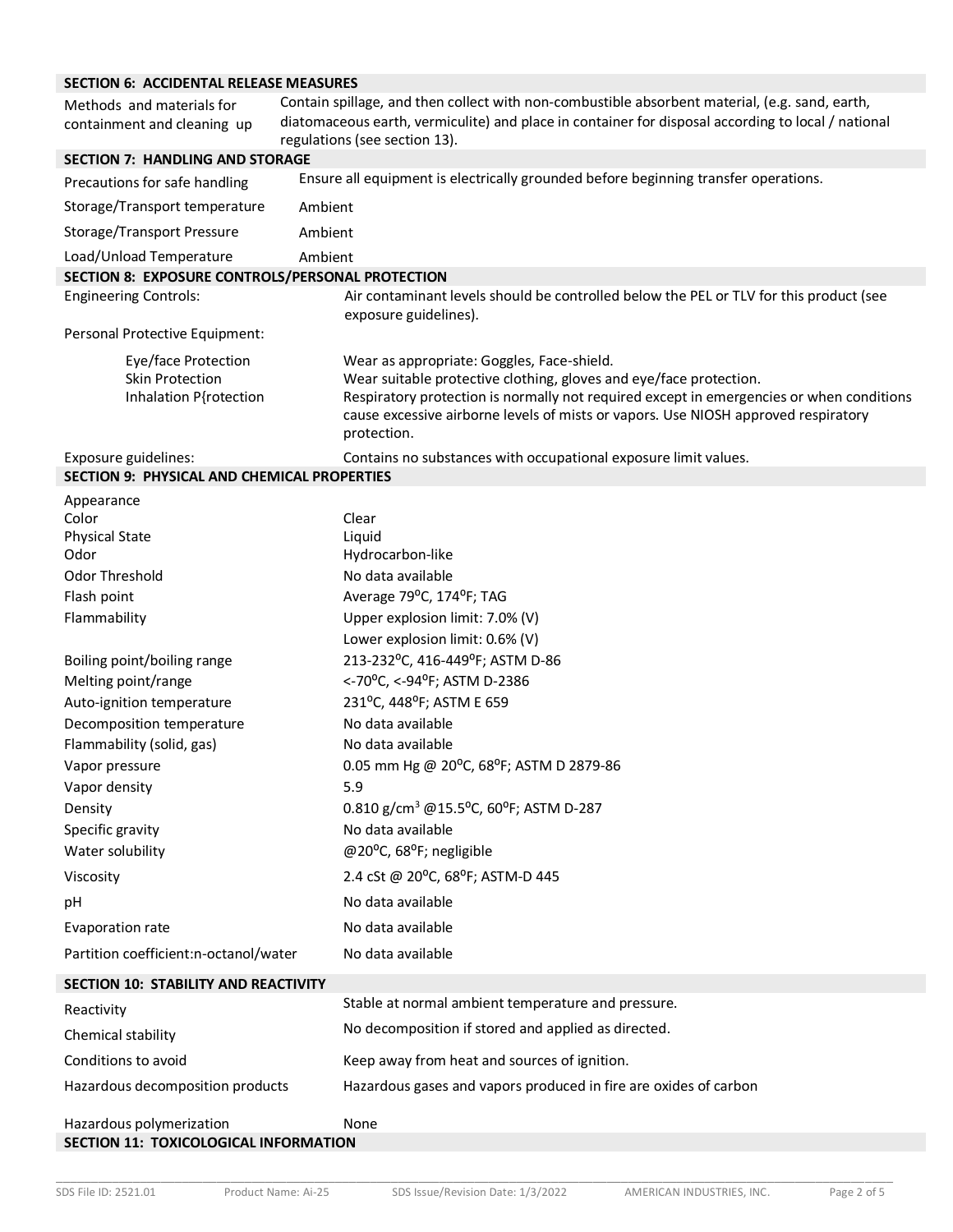| Acute dermal toxicity                                                                     |                                                                                                                                                                                                                                                                                                                                                                                                                                                             | LD50 rabbit: 2,000 - 4,000 mg/kg                                                                                                                                                                                                                                                                                                                                                                                                                                                                    |                                                                                                                                                       |  |
|-------------------------------------------------------------------------------------------|-------------------------------------------------------------------------------------------------------------------------------------------------------------------------------------------------------------------------------------------------------------------------------------------------------------------------------------------------------------------------------------------------------------------------------------------------------------|-----------------------------------------------------------------------------------------------------------------------------------------------------------------------------------------------------------------------------------------------------------------------------------------------------------------------------------------------------------------------------------------------------------------------------------------------------------------------------------------------------|-------------------------------------------------------------------------------------------------------------------------------------------------------|--|
| Acute inhalation toxicity                                                                 |                                                                                                                                                                                                                                                                                                                                                                                                                                                             | LC50 rat (4 hours): $> 6.8$ mg/l                                                                                                                                                                                                                                                                                                                                                                                                                                                                    |                                                                                                                                                       |  |
| Acute oral toxicity                                                                       |                                                                                                                                                                                                                                                                                                                                                                                                                                                             | LD50 rat: > 5,000 mg/kg                                                                                                                                                                                                                                                                                                                                                                                                                                                                             |                                                                                                                                                       |  |
| Skin corrosion/irritation<br>Eye damage/irritation                                        |                                                                                                                                                                                                                                                                                                                                                                                                                                                             | Primary irritation (rabbit): 2.2 (Max. score is 8.0.)<br>Primary irritation (rabbit): 3.3 (Max. score is 110.)                                                                                                                                                                                                                                                                                                                                                                                      |                                                                                                                                                       |  |
| Respiratory or skin sensitization                                                         |                                                                                                                                                                                                                                                                                                                                                                                                                                                             | No data available                                                                                                                                                                                                                                                                                                                                                                                                                                                                                   |                                                                                                                                                       |  |
| Germ cell mutagenicity                                                                    |                                                                                                                                                                                                                                                                                                                                                                                                                                                             | Genotoxicity in vitro:                                                                                                                                                                                                                                                                                                                                                                                                                                                                              | No data available                                                                                                                                     |  |
|                                                                                           |                                                                                                                                                                                                                                                                                                                                                                                                                                                             | Genotoxicity in vivo:                                                                                                                                                                                                                                                                                                                                                                                                                                                                               | No data available                                                                                                                                     |  |
| Reproductive toxicity                                                                     |                                                                                                                                                                                                                                                                                                                                                                                                                                                             | Assessment<br>Mutagenicity:<br>Reproductive toxicity:<br>Assessment                                                                                                                                                                                                                                                                                                                                                                                                                                 | Based on available data, the classification criteria are<br>not met.<br>No data available<br>Based on available data, the classification criteria are |  |
|                                                                                           |                                                                                                                                                                                                                                                                                                                                                                                                                                                             | Reproductive toxicity:<br>Teratogenicity:                                                                                                                                                                                                                                                                                                                                                                                                                                                           | not met.<br>No data available                                                                                                                         |  |
|                                                                                           |                                                                                                                                                                                                                                                                                                                                                                                                                                                             | Assessment                                                                                                                                                                                                                                                                                                                                                                                                                                                                                          | Based on available data, the classification criteria are                                                                                              |  |
| Specific target organ toxicity - single exposure                                          |                                                                                                                                                                                                                                                                                                                                                                                                                                                             | teratogenicity:<br>No data available                                                                                                                                                                                                                                                                                                                                                                                                                                                                | not met.                                                                                                                                              |  |
| Specific target organ toxicity - repeated exposure                                        |                                                                                                                                                                                                                                                                                                                                                                                                                                                             | No data available                                                                                                                                                                                                                                                                                                                                                                                                                                                                                   |                                                                                                                                                       |  |
| Aspiration toxicity<br>Carcinogenicity                                                    |                                                                                                                                                                                                                                                                                                                                                                                                                                                             | No data available<br><b>Assessment carcinogenicity:</b><br>Based on available data, the classification criteria are not met.                                                                                                                                                                                                                                                                                                                                                                        |                                                                                                                                                       |  |
| <b>SECTION 12: ECOLOGICAL INFORMATION</b>                                                 |                                                                                                                                                                                                                                                                                                                                                                                                                                                             |                                                                                                                                                                                                                                                                                                                                                                                                                                                                                                     |                                                                                                                                                       |  |
| Aquatic toxicity                                                                          |                                                                                                                                                                                                                                                                                                                                                                                                                                                             |                                                                                                                                                                                                                                                                                                                                                                                                                                                                                                     | Not toxic to aquatic organisms (fish, daphnia, algae) up to water solubility.                                                                         |  |
| Toxicity to fish                                                                          |                                                                                                                                                                                                                                                                                                                                                                                                                                                             | No data available                                                                                                                                                                                                                                                                                                                                                                                                                                                                                   |                                                                                                                                                       |  |
| Toxicity to aquatic invertebrates                                                         |                                                                                                                                                                                                                                                                                                                                                                                                                                                             | No data available                                                                                                                                                                                                                                                                                                                                                                                                                                                                                   |                                                                                                                                                       |  |
| Toxicity to algae                                                                         |                                                                                                                                                                                                                                                                                                                                                                                                                                                             | No data available                                                                                                                                                                                                                                                                                                                                                                                                                                                                                   |                                                                                                                                                       |  |
| Biodegradation                                                                            |                                                                                                                                                                                                                                                                                                                                                                                                                                                             | Readily biodegradable.<br>OECD Test Guideline 301F (28 d): 85 %                                                                                                                                                                                                                                                                                                                                                                                                                                     |                                                                                                                                                       |  |
|                                                                                           |                                                                                                                                                                                                                                                                                                                                                                                                                                                             | Test substance: Ai-25                                                                                                                                                                                                                                                                                                                                                                                                                                                                               |                                                                                                                                                       |  |
| Bioaccumulation                                                                           |                                                                                                                                                                                                                                                                                                                                                                                                                                                             | No data available                                                                                                                                                                                                                                                                                                                                                                                                                                                                                   |                                                                                                                                                       |  |
| Mobility in soil                                                                          |                                                                                                                                                                                                                                                                                                                                                                                                                                                             | No data available                                                                                                                                                                                                                                                                                                                                                                                                                                                                                   |                                                                                                                                                       |  |
| Other adverse effects                                                                     |                                                                                                                                                                                                                                                                                                                                                                                                                                                             | No data available                                                                                                                                                                                                                                                                                                                                                                                                                                                                                   |                                                                                                                                                       |  |
| <b>SECTION 13: DISPOSAL CONSIDERATIONS</b>                                                |                                                                                                                                                                                                                                                                                                                                                                                                                                                             |                                                                                                                                                                                                                                                                                                                                                                                                                                                                                                     |                                                                                                                                                       |  |
| Waste Code                                                                                |                                                                                                                                                                                                                                                                                                                                                                                                                                                             | Any unused product or empty containers may be disposed of as non-hazardous in<br>accordance with state and federal requirements. Re-evaluation of the product may be<br>required by the user at the time of disposal, since the product uses, transformations,<br>mixtures, contamination, and spillage may change the classification. If the resulting<br>material is determined to be hazardous, please dispose in accordance with state and<br>federal (40 CFR 262) hazardous waste regulations. |                                                                                                                                                       |  |
| Disposal methods                                                                          | Dispose of only in accordance with local, state, and federal regulations.                                                                                                                                                                                                                                                                                                                                                                                   |                                                                                                                                                                                                                                                                                                                                                                                                                                                                                                     |                                                                                                                                                       |  |
| <b>Empty containers</b>                                                                   | Empty containers retain product residue (liquid and/or vapor) and can be dangerous. DO<br>NOT PRESSURIZE, CUT, WELD, BRAZE, SOLDER, DRILL, GRIND, OR EXPOSE SUCH<br>CONTAINERS TO HEAT, FLAME, SPARKS, STATIC ELECTRICITY, OR OTHER SOURCES OF<br>IGNITION; THEY MAY EXPLODE AND CAUSE INJURY OR DEATH. Empty drums should be<br>completely drained, triple-rinsed, properly bunged and promptly returned to a drum<br>reconditioner, or properly disposed. |                                                                                                                                                                                                                                                                                                                                                                                                                                                                                                     |                                                                                                                                                       |  |
| <b>SECTION 14: TRANSPORT INFORMATION</b>                                                  |                                                                                                                                                                                                                                                                                                                                                                                                                                                             |                                                                                                                                                                                                                                                                                                                                                                                                                                                                                                     |                                                                                                                                                       |  |
| <b>DOT</b><br>Not regulated. Product does not sustain combustion (49 CFR 173.120 (b)(3)). |                                                                                                                                                                                                                                                                                                                                                                                                                                                             |                                                                                                                                                                                                                                                                                                                                                                                                                                                                                                     |                                                                                                                                                       |  |
| Not regulated.<br><b>IATA</b>                                                             |                                                                                                                                                                                                                                                                                                                                                                                                                                                             |                                                                                                                                                                                                                                                                                                                                                                                                                                                                                                     |                                                                                                                                                       |  |

# IMDG Not regulated.